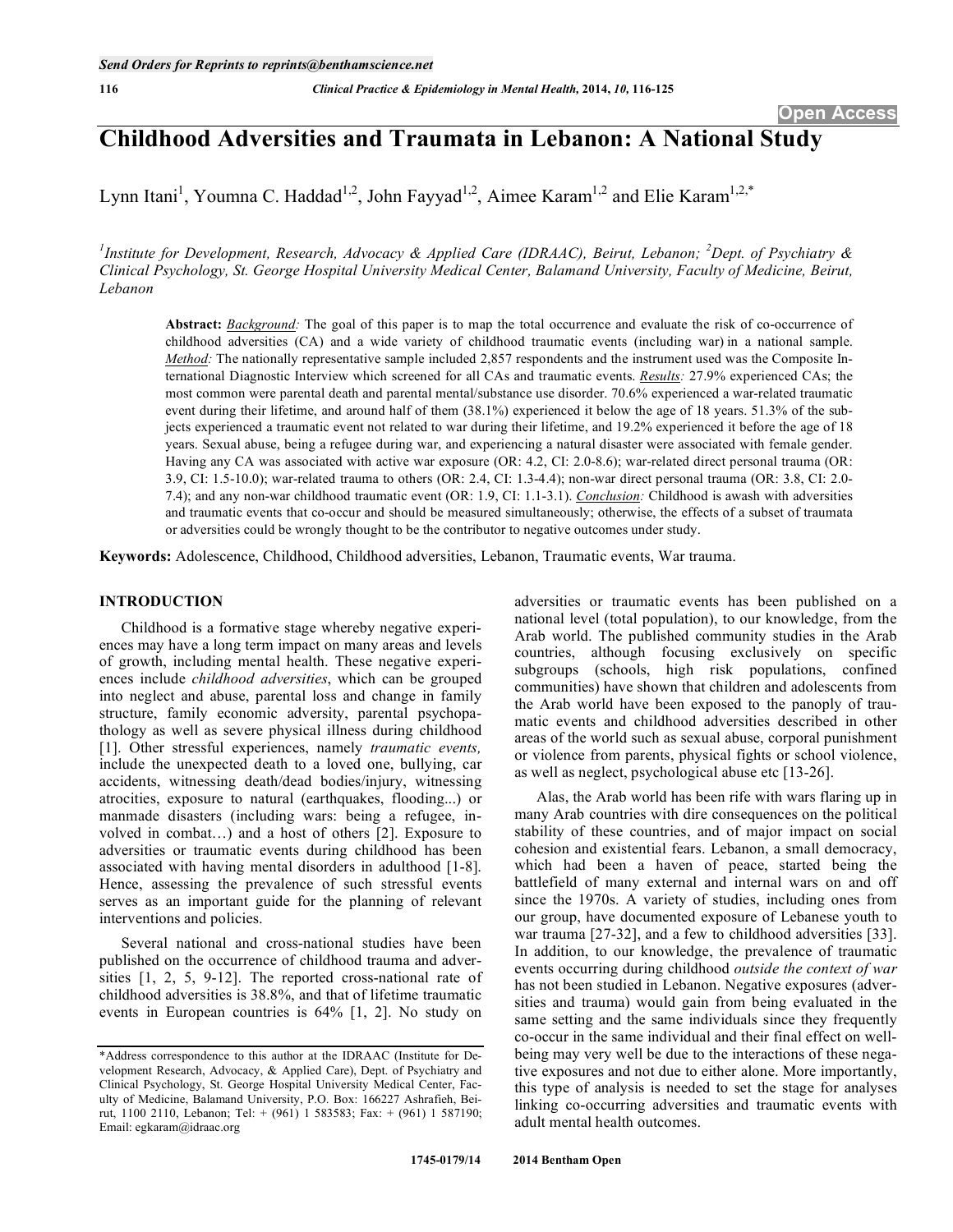The current study aims to simultaneously assess the prevalence of: childhood adversities, war-related and nonwar related traumatic events (occurring at any age and during childhood) in a nationally representative sample from Lebanon. The different types of childhood adversities and traumatic events occurring during childhood are studied by gender and age cohort. Additionally, war-related and non-war related traumatic events are studied by age at first exposure. Last but not least, the study also investigates the association between childhood adversities and the types of traumatic events.

### **MATERIALS AND METHODOLOGY**

#### **Sample**

Data was drawn from a nationally representative sample of Lebanese non-institutionalized adults (N=2,857) from the Lebanese Evaluation of the Burden of Ailments and Needs of the Nation (L.E.B.A.N.O.N.) study. The L.E.B.A.N.O.N. Study was conducted by the Institute for Development Research Advocacy and Applied Care (IDRAAC), in association with the Department of Psychiatry and Clinical Psychology at Balamand University Faculty of Medicine and St George Hospital University Medical Center, and is part of the World Health Organization (WHO)-World Mental Health Survey Initiative (WMH).This study was approved by the Institutional Review Board (IRB) committee of the Saint George University Medical Centre Faculty of Medicine, Balamand University, Lebanon, which is registered with the U.S Office of Human Research Protections (OHRP) in the Department of Health and Human Services. Additional details about the sampling procedure have been reported elsewhere [34, 35].

#### **Procedures**

Face-to-face interviews were conducted by lay interviewers using the Arabic version of the WHO Composite International Diagnostic Interview (CIDI) Version 3.0 [36]. All respondents (n=2,857) completed Part I of the CIDI which is an assessment of core mental disorders. Respondents who met the lifetime criteria for any core disorder plus a probability sub-sample of other respondents  $(n=1,031)$ were administered Part II of the CIDI which comprised other disorders and their correlates. Both Part I and Part II samples were weighted for differential probability of selection to achieve national representativeness. Details of the instrumentation and study procedures have been reported elsewhere [34, 35].

#### **Measures**

Information about childhood adversities and traumatic events was assessed in Part II of WMH-CIDI 3.0 (n=1,031) through the Childhood section and the Post-Traumatic Stress Disorder (PTSD) section. Questions from these sections were developed using various scales more details could be found elsewhere [35].

# *Childhood Adversities*

All the childhood adversities questions in the CIDI 3.0 (with the exception of sexual abuse) explicitly ask about stressors that occurred *within* the family during the respondent's childhood. Some variables were merged where it was judged meaningfully appropriate by the authors. Consequently, ten childhood adversities (occurring before age 18) were assessed, and were grouped into four categories (Table **1**).

The first category is neglect and abuse and includes neglect from parents, physical abuse from parents or caregivers, and sexual abuse. More specifically, *neglect* is defined by being left alone unsupervised, being forced to do difficult chores, failing to receive proper clothing, food and medical attention, or reports of parents making little or no effort to ensure proper upbringing. *Physical abuse from parents or caregivers* (including step-parent(s) or adoptive parent(s)) includes the following caregiver behaviors: slapping, hitting, pushing, grabbing, shoving, throwing an object at or beating up the respondent. *Sexual abuse* is defined as having been raped, sexually assaulted or molested under the age of 18 for at least three times.

The second category is parental loss and includes parent death and change in family structure. *Change in family structure* includes parental divorce and other parental loss (adoption after the age of 2, living with other relatives, being in foster care, or being in a detention center before age of 16).

The third category is parent psychopathology and includes parental mental or substance use disorder, family violence, and parental criminal behavior. *Parent mental illness and substance use disorder* is defined as either the father or mother having major depression, generalized anxiety disorder, panic disorder or substance use disorder during the respondent's childhood. *Family violence* means that the parents often hit, shoved, pushed, grabbed or slapped each other during the respondent's childhood, or that he/she witnessed physical fights at home before the age of 18. Parent *criminal behavior* is defined as the respondent reporting during childhood either father or mother having been involved in criminal activities, arrested or sent to prison.

The fourth category of childhood adversities is titled other types of adversities including family economic adversity and severe physical illness in childhood. *Family economic adversity* is defined as the absence of a male or female head of household (economic provider) while the other caregiver (if present) did not work at all or most of the time during childhood. *Severe physical illness* is defined as having a life-threatening illness or a chronic medical condition (cancer, epilepsy, or diabetes before the age of 18).

#### *Childhood Traumatic Events*

 Traumatic events were assessed in the PTSD section of the CIDI. Some of these traumatic events exist in the context of war only, and including being: i*nvolved in combat* either as a member of a military or an organized non-military group; being a *volunteer or relief worker in war/terror region*; being an unarmed *civilian in a war zone* where there was a revolution, military coup or an invasion; being a *civilian in a terror region* where terror was due to political, ethnic, religious, or other reasons; being a *refugee* or fleeing from home to a foreign country/place in order to escape danger or persecution. Some traumatic events were strictly not related to war, these are: being exposed to a *natural disaster* such as a devastating flood, an earthquake, or a hurricane, and being badly *physically abused by spouse/partner*.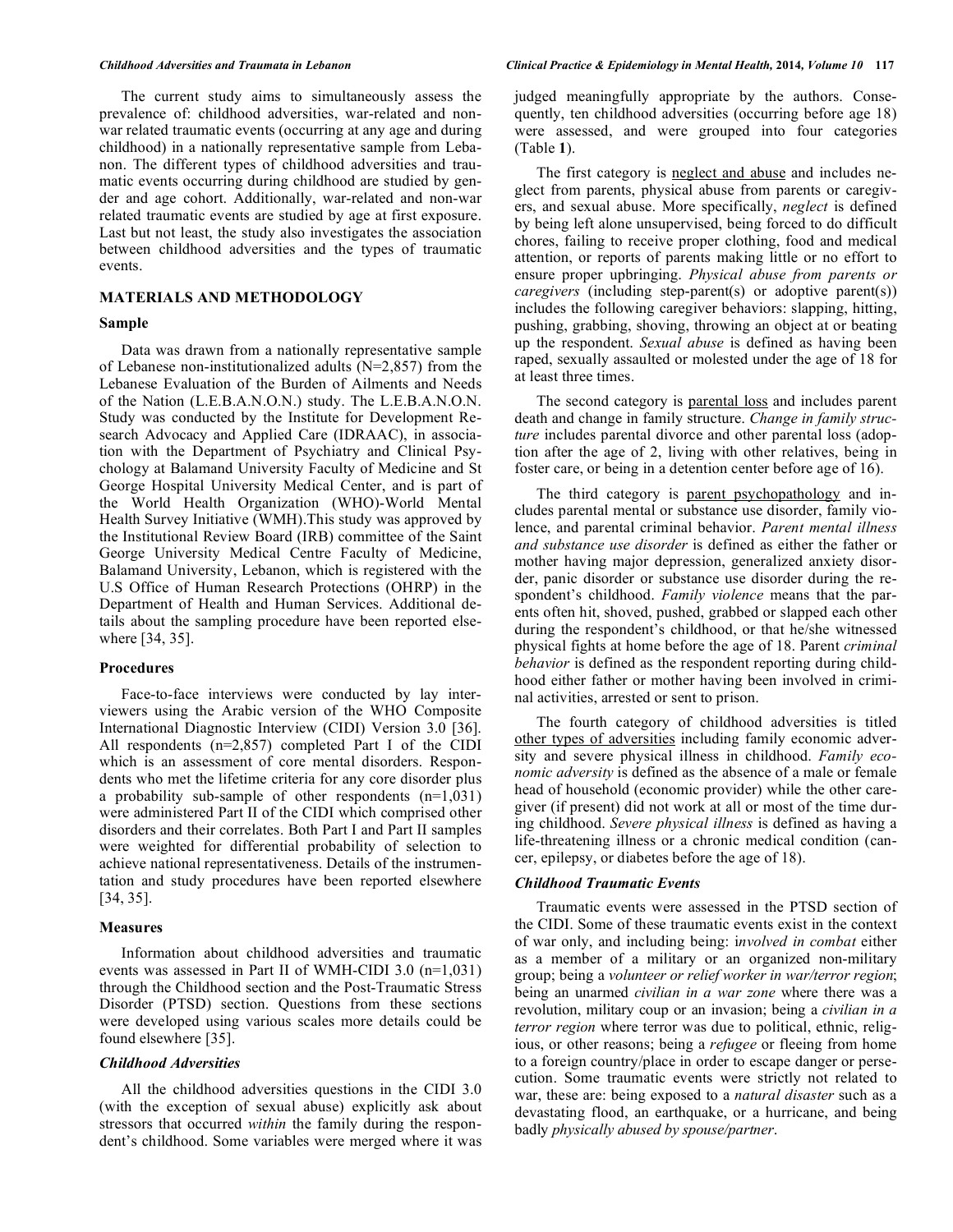| Table 1. | Characteristics of childhood adversities in Lebanon. |
|----------|------------------------------------------------------|
|          |                                                      |

| <b>Childhood Adversity</b>                |             | Population | Gender    |                | <b>Age Cohort</b> |           |           |                |
|-------------------------------------------|-------------|------------|-----------|----------------|-------------------|-----------|-----------|----------------|
|                                           |             | Prevalence | Male      | Female         | 18-34             | 35-49     | 50-64     | $65+$          |
|                                           | $\mathbf n$ | $%$ (se)   | $%$ (se)  | $%$ (se)       | $%$ (se)          | $%$ (se)  | $%$ (se)  | $%$ (se)       |
| I. Neglect and abuse                      |             |            |           |                |                   |           |           |                |
| Neglect                                   | 32          | 1.6(.5)    | 1.4(0.7)  | 1.7(0.5)       | 1.5(.5)           | 1.8(0.7)  | 2.3(1.8)  | 0.5(0.3)       |
| Physical abuse from parents or caregivers | 73          | 4.4(.9)    | 4.7(1.2)  | 4.2(.9)        | 4.6(.9)           | 6(1.8)    | 2.4(2.0)  | 2.7(1.5)       |
| Sexual abuse                              | 8           | 0.4(.1)    | 0.2(0.1)  | $0.6(.3)$ **   | 0.5(.3)           | 0.5(0.2)  | 0.1(0.1)  | (0, 0)         |
| Any neglect and abuse                     | 98          | 5.4(1)     | 5.1(1.2)  | 5.7(1)         | 5.7(1)            | 7(1.8)    | 3.0(1.9)  | 3.2(1.7)       |
| <b>II. Parental Loss</b>                  |             |            |           |                |                   |           |           |                |
| Parent death                              | 142         | 12.9(1.8)  | 15.5(2.9) | $10.4(1.5)$ ** | 8.5(1.7)          | 14.4(3.3) | 12.7(3.8) | $29.7(5.1)$ ** |
| Change in family structure $\beta$        | 49          | 4.2(1.1)   | 4.3(1.7)  | 4.1(1.1)       | 3.2(1.4)          | 4(1.3)    | 8.8(4.7)  | 2.5(1.6)       |
| Any parental loss                         | 184         | 16.4(2.2)  | 19.2(3.5) | 13.7(1.7)      | 11.1(1.9)         | 17.6(3.5) | 21.0(5.8) | $30.6(5.1)$ ** |
| <b>III. Parental Psychopathology</b>      |             |            |           |                |                   |           |           |                |
| Mental/substance use disorder             | 147         | 11.1(1.4)  | 9.5(1.4)  | 12.8(1.9)      | 11.5(2)           | 12.8(2.8) | 11.4(2.8) | 5.2(2.2)       |
| Family violence                           | 18          | 0.6(0.2)   | 0.3(0.2)  | 0.9(0.4)       | 0.8(0.3)          | 0.5(0.2)  | 0.1(0.1)  | 0.5(0.5)       |
| Criminal behavior                         | 20          | 1.4(.4)    | 1.3(.5)   | 1.5(0.6)       | 1.3(.5)           | 0.6(0.2)  | 2.7(2.1)  | 1.5(1.2)       |
| Any parent psychopathology                | 170         | 12.4(1.4)  | 10.1(1.5) | $14.6(2.0)**$  | 12.7(1.9)         | 13.7(2.8) | 12.5(2.9) | 7.3(2.6)       |
| <b>IV. Other Adversity</b>                |             |            |           |                |                   |           |           |                |
| Family economic adversity                 | 19          | 1.7(0.6)   | 1.2(4)    | 2.3(1.0)       | 2.0(1.2)          | 0.6(0.4)  | 0.9(0.6)  | 4.5(2.4)       |
| Severe physical illness in childhood      | 9           | 1.0(4)     | 1.6(0.9)  | 0.4(0.2)       | 1.0(0.7)          | 2.0(1.2)  | 0.2(0.2)  | (0, 0)         |
| Any other adversity                       | 28          | 2.7(.9)    | 2.8(1.1)  | 2.7(1.0)       | 3.0(1.3)          | 2.6(1.2)  | 1.1(.7)   | 4.5(2.4)       |
| Any childhood adversity                   | 345         | 27.9(2.1)  | 29.1(3.1) | 26.8(2.0)      | 24.3(2.3)         | 30.7(3.0) | 29.8(5.7) | 35.1(5.3)      |

-: includes parent divorce and other parental loss

\*=statistically significant  $(p \le 0.05)$ 

‡=p-value could not be computed due to having no cases in one or more categories

For the other types of traumatic events, the respondents were asked whether the event was related to the Lebanese wars or not. These events include: being *kidnapped* or held captive; being exposed to a life-threatening *car accident*; having *any other life-threatening accident* (including during work); being exposed to a *man-made disaster* such as a fire or an explosion; being subject to *physical abuse from anyone else* besides parents or spouse; being *threatened at gunpoint/robbery*; being *stalked* as in someone followed the respondents or kept track of their activities in a way that made them feel insecure; having an *unexpected death to a loved one* like murder, an accident, suicide, or a fatal heart attack at a young age; experiencing a *traumatic event to a loved one* such as kidnap, torture or rape; *witnessing death, dead bodies or injury*; *accidentally causing death/injury to someone*; *intentionally causing serious injury, death or torture to someone*; *witnessing atrocities* such as mass killing or mutilated bodies; experiencing any *other traumatic event*; and a *private event* that the respondent does not wish to disclose.

The traumatic events linked to war were classified into: active war exposure, general war exposure, direct personal trauma, and trauma to others (Table **2**). The traumatic events

not linked to war were classified into: direct personal trauma, trauma to others, and caused harm to someone (Table **3**).

Respondents were asked about the age of onset of these events, and a "childhood traumatic event" (CTE) was defined as one that has occurred below the age of 18 years. It is to be noted that each event was assessed separately in the CIDI; therefore the same individual might endorse more than one traumatic event.

Although both CAs and CTEs represent exposure to stressors during childhood, they are presented here as separate items in the present report, since they show nonnegligible conceptual differences: by definition childhood adversities reflect intra-personal or interpersonal adversities related to the family, whereas CTE are more linked to nonfamilial events and some have a collective nature.

#### **Analysis Methods**

The SAS Software version 9.1 was used to generate weighted prevalences. Prevalence rates were stratified by gender and age cohorts for childhood adversities and traumatic events occurring under the age of 18. Traumatic events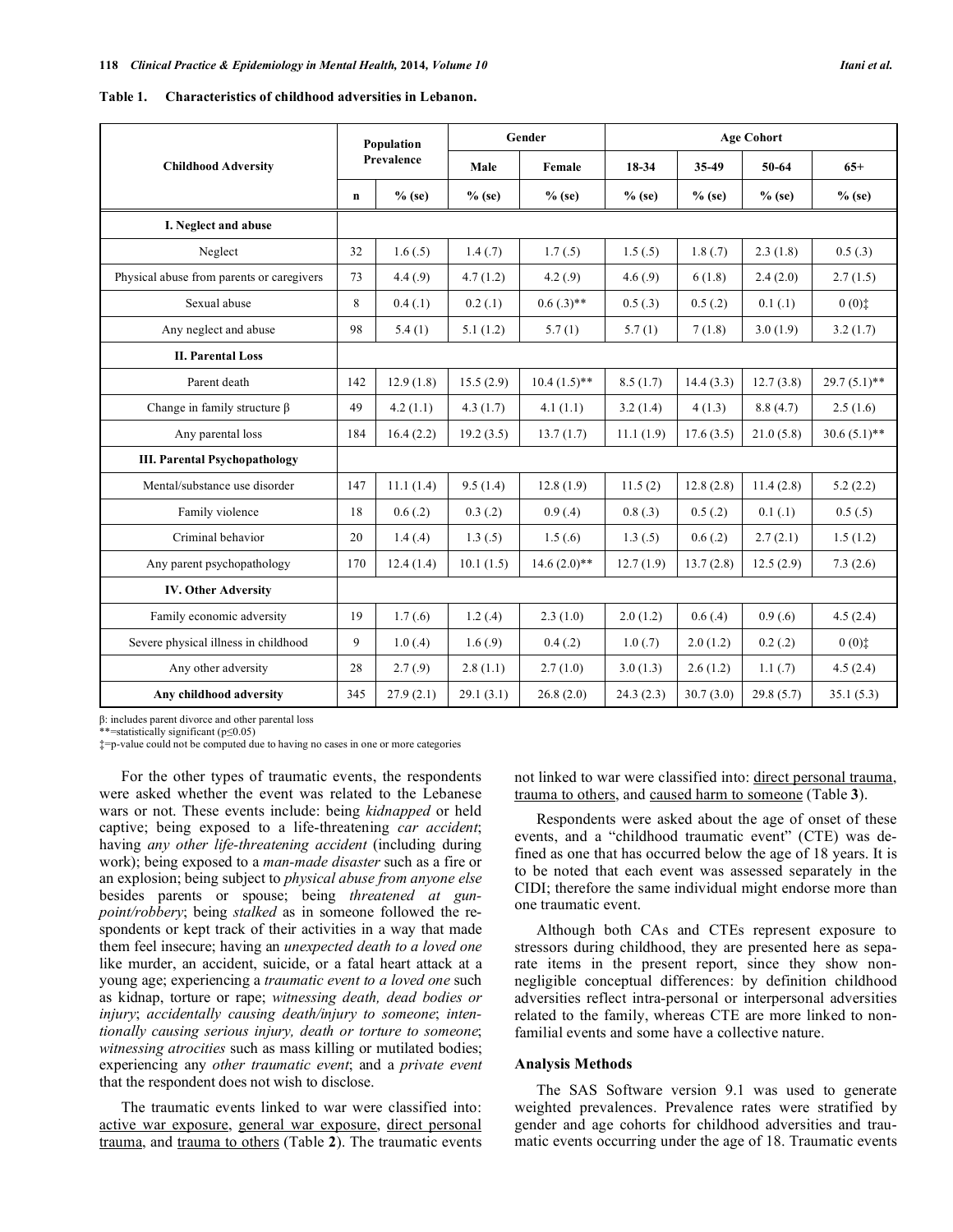|                                                  | <b>Population Prevalence</b> |                      | <b>Age of First Exposure of WAR TE</b> | WAR TE < $18y$ |           |                |              |                |
|--------------------------------------------------|------------------------------|----------------------|----------------------------------------|----------------|-----------|----------------|--------------|----------------|
|                                                  | <b>Lifetime WAR TE</b>       | <b>WAR TE&lt;18y</b> | $6$                                    | 6 to 11        | 12 to 17  | $18+$          | <b>Males</b> | <b>Females</b> |
|                                                  | % (n)                        | % (n)                | $%$ (se)                               | $%$ (se)       | $%$ (se)  | $\%$ (se)      | $%$ (se)     | $\%$ (se)      |
| I. Active war exposure                           |                              |                      |                                        |                |           |                |              |                |
| Involved in combat                               | 9.5(89)                      | 1.7(27)              | 0(0)                                   | 0.6(.6)        | 18.1(1.7) | $81.3(1.7)$ ** | 3.5(.5)      | $0(.4)$ ‡      |
| Volunteer/rescue worker in war zone              | 3.0(37)                      | 0.4(9)               | 0(0)                                   | 0(0)           | 11.9(1.8) | $88.1(1.9)^*$  | 0.5(1.6)     | 0.2(1.5)       |
| Intentionally injured/tortured/killed<br>someone | 0.6(5)                       | 0.1(2)               | 0(0)                                   | 0(0)           | 22.9(.9)  | 77.1(1.2)      | 0.3(.3)      | $0(.4)$ ‡      |
| Any active war exposure                          | 10.9(114)                    | 2.0(32)              | 0(0)                                   | 0.5(.7)        | 17.5(1.2) | $82.0(1.3)$ ** | 3.7(.7)      | $0.2(.8)$ **   |
| II. General war exposure                         |                              |                      |                                        |                |           |                |              |                |
| Civilian in war zone                             | 55.2 (620)                   | 29.0 (292)           | 11.5(1.2)                              | 21.1(1.1)      | 21.8(1.0) | $45.5(1.1)$ ** | 27(1.7)      | 30.9(1.8)      |
| Civilian in terror region                        | 8.6(114)                     | 4.6(45)              | 7.3(1.2)                               | 14.1(1.1)      | 33.5(1.5) | $45.1(1.0)**$  | 5.0(1.6)     | 4.3(1.7)       |
| Refugee                                          | 37.7 (447)                   | 17.2(173)            | 9.2(.7)                                | 19.5(.9)       | 19.3(1.8) | $51.9(.9)$ **  | 12.7(.8)     | $21.6(.9)$ **  |
| Any general war exposure                         | 64.7 (725)                   | 35.4 (351)           | 13.3(0.8)                              | 19.8(.9)       | 21.6(.7)  | $45.3(.8)$ **  | 32.2(1.9)    | 38.6(2.3)      |
| <b>III.</b> Direct personal trauma               |                              |                      |                                        |                |           |                |              |                |
| Kidnapped                                        | 3.1(47)                      | 0.7(10)              | 0(0)                                   | 2.8(1.4)       | 19.3(2.0) | $77.9(.6)$ **  | 1.4(.5)      | $0.02(.4)$ **  |
| Threatened at gunpoint/robbery                   | 2.2(42)                      | 0.5(10)              | 0(0)                                   | 0(0)           | 23.0(1.8) | $76.2(1.2)$ ** | 0.6(1.5)     | 0.3(1.4)       |
| Stalked                                          | 2.3(29)                      | 0.3(6)               | 0(0)                                   | 3.3(.8)        | 9.6(.7)   | $87(.5)**$     | 0.4(.6)      | 0.2(.7)        |
| Physical abuse from another person               | 1.0(15)                      | 0.2(4)               | 0(0)                                   | 0(0)           | 23.4(.7)  | $76.6(1.8)$ ** | 0.4(.4)      | $0(.5)$ ‡      |
| Accident†                                        | 3.3(36)                      | 1.6(14)              | 0(0)                                   | 13.7(0.7)      | 36.1(.6)  | $50.2(.5)$ **  | 1.5(.5)      | 1.7(.4)        |
| Any direct personal trauma                       | 7.7(107)                     | 2.7(31)              | 0(0)                                   | 7.9(.9)        | 26.7(.7)  | $65.4(1.1)$ ** | 3.2(1.0)     | 2.2(1.0)       |
| <b>IV.</b> Trauma to others                      |                              |                      |                                        |                |           |                |              |                |
| Traumatic event to a loved one                   | 7.6(92)                      | 2.7(30)              | 1.2(1.4)                               | 10.4(1.2)      | 24.8(1.3) | $63.6(1.5)$ ** | 1.4(1.4)     | 1.4(1.5)       |
| Witness death/dead body/severe injury            | 18.0(208)                    | 5.7(69)              | 0.3(1.2)                               | 8.7(1.3)       | 25.5(1.4) | $65.6(1.3)$ ** | 7.9(.5)      | $3.6(.6)$ **   |
| Witnessed atrocities                             | 10.6(119)                    | 2.4(31)              | 0.5(.9)                                | 4.2(.8)        | 18.7(1.0) | $76.5(.9)$ **  | 3.3(1.6)     | 1.5(2.0)       |
| Unexpected death to a loved one                  | 10.2(126)                    | 2.7(31)              | 0(0)                                   | 10.1(.8)       | 17.7(.9)  | $72.2(1.0)**$  | 2.9(1.5)     | 2.6(1.4)       |
| Any trauma to others                             | 31.1 (354)                   | 11.5(124)            | 0.5(1.5)                               | 10.8(1.8)      | 24.3(1.6) | $64.4(1.7)$ ** | 12.9(1.7)    | 10(1.8)        |
| Other event                                      | 0.7(10)                      | 0.1(5)               | 0(0)                                   | 1(.7)          | 7.1(.8)   | $91.8(.9)**$   | 0.2(.5)      | 0.08(.6)       |
| Any war traumatic event                          | 70.6 (776)                   | 38.1 (390)           | 12.3(1.8)                              | 19.7(1.9)      | 21.8(1.8) | $46.3(1.7)$ ** | 36.5(1.9)    | 39.7(1.8)      |

**Table 2. Characteristics of traumatic events linked to war (WAR TE) in Lebanon.** 

†: includes car accident and life-threatening accident

\*\*: statistically significant: p $\leq$ 0.05

‡: p-value could not be computed due to small numbers

were assessed in the general population, and prevalences were generated according to categories of age of onset for each event (age groups: below 6, 6 to 11, 12 to 17 and above 18 years). Chi-square test and Fischer exact test were used for comparisons across age of exposure groups, gender, and age cohort groups. Also, the number of childhood adversities and childhood traumatic events were evaluated. The association between the specific types of childhood adversities and the types of traumatic events was investigated using simple logistic regression. Odds rations were used as measures of association. 95% confidence intervals (CI) were reported with statistical significance at the alpha level of 0.05.

# **RESULTS**

#### **Prevalence of Childhood Adversities by Gender**

More than a quarter of Lebanese adults (27.9%) reported having any childhood adversity: 20.6% of the population experienced one childhood adversity, whereas 4.9% experienced two, and 2.6% experienced three or more. The most prevalent childhood adversity was parental death (12.9%) followed by parental mental / substance use disorder (11.1%). Other adversities were less common ranging between 0.4% for sexual abuse to 4.4% for physical abuse from parents/caregivers (Tables **1** and **4**).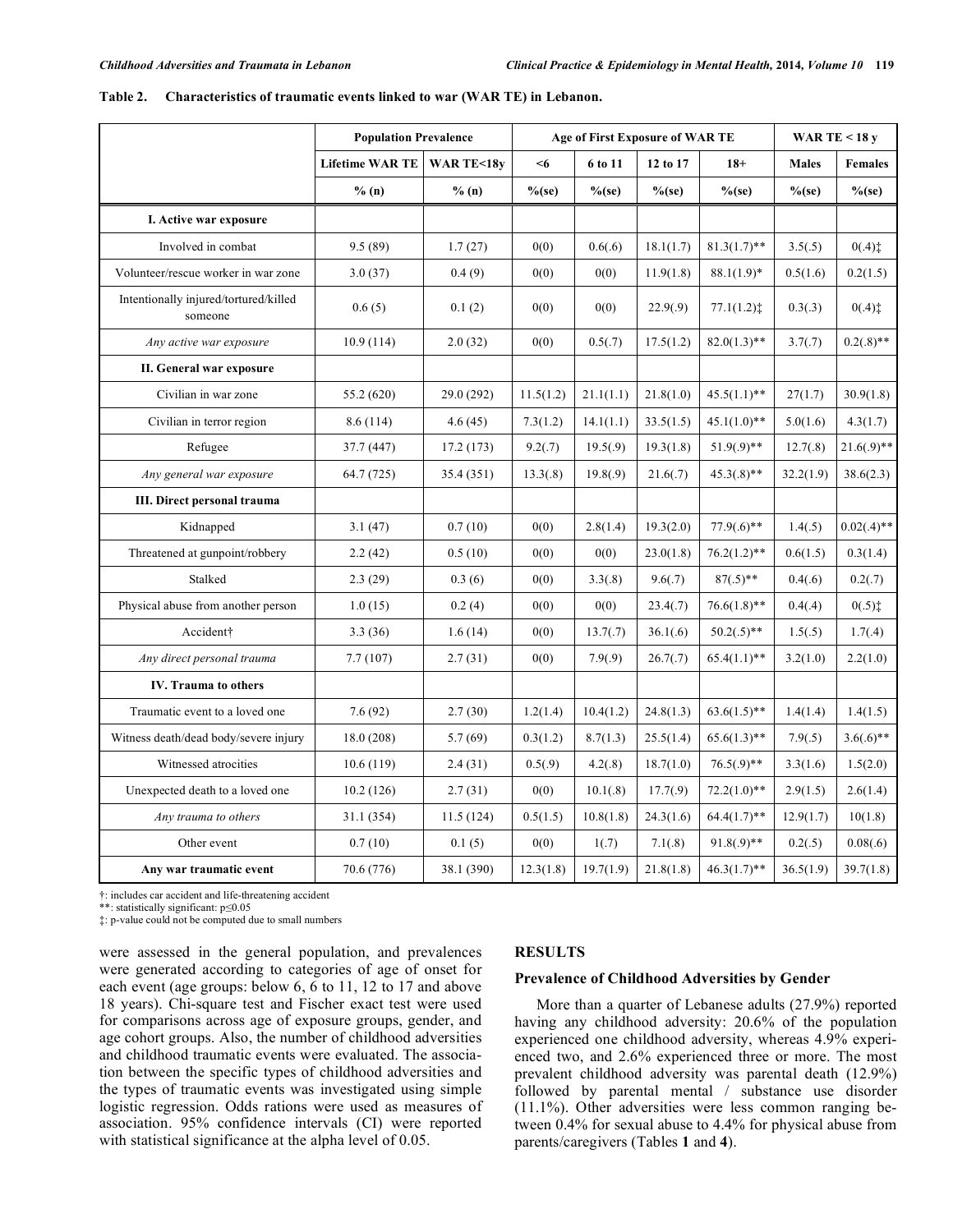|                                                  | <b>Population Prevalence</b>         |                          |                          | Age of First Exposure of NONWAR TE | NONWAR TE < $18y$ |                |              |                |
|--------------------------------------------------|--------------------------------------|--------------------------|--------------------------|------------------------------------|-------------------|----------------|--------------|----------------|
|                                                  | <b>Lifetime NON-</b><br><b>WARTE</b> | <b>NONWAR</b><br>TE<18 y | $6$                      | 6 to 11                            | 12 to 17          | $18+$          | <b>Males</b> | <b>Females</b> |
|                                                  | % (n)                                | % (n)                    | $%$ (se)                 | $%$ (se)                           | $%$ (se)          | $%$ (se)       | $%$ (se)     | $%$ (se)       |
| I. Direct personal trauma                        |                                      |                          |                          |                                    |                   |                |              |                |
| Threatened at gunpoint/robbery                   | 2.7(34)                              | 0.2(4)                   | 0(0)                     | 0(0)                               | 7.4(.8)           | $92.6(.9)$ **  | 0.3(.8)      | 0.1(.6)        |
| Stalked                                          | 2.5(32)                              | 0.2(6)                   | 0(0)                     | 2.1(.9)                            | 9(.7)             | $88.9(.9)**$   | 0.2(.8)      | 0.3(.9)        |
| Physical abuse from another person               | 3.1(28)                              | 2.0(19)                  | 4.9(.6)                  | 42.4(.7)                           | 14.5(.8)          | $38.2(.7)$ **  | 2.4(.6)      | 1.5(.7)        |
| Physical abuse from spouse                       | 1.6(42)                              | 0.3(7)                   | 0(0)                     | 0(0)                               | 21.3(1.3)         | $78.7(1.3)$ ** | 0(0)         | 0.7(.9)        |
| Accident†                                        | 15.8 (174)                           | 2.8(33)                  | 2.5(.5)                  | 6(.7)                              | 9.1(.8)           | $82.5(.8)$ **  | 3.7(.9)      | 2(.9)          |
| Private event                                    | 4.2(60)                              | 1.2(18)                  | 2.8(1.0)                 | 5.6(.9)                            | 21.3(.9)          | $70.3(1.1)$ ** | 1.5(.7)      | 1(.9)          |
| Any direct personal trauma                       | 24.6 (288)                           | 5.7(77)                  | 2.7(1.0)                 | 9.2(1.1)                           | 11.4(1.2)         | $76.7(1.3)$ ** | 6.2(1.2)     | 5.2(1.3)       |
| II. Trauma to others                             |                                      |                          |                          |                                    |                   |                |              |                |
| Traumatic event to a loved one                   | 4.0(35)                              | 1.8(12)                  | 0.8(.7)                  | 25.5(.8)                           | 19.9(.9)          | $53.8(.8)$ **  | 1.2(1.1)     | 2.4(.9)        |
| Witness death/dead body/severe<br>injury         | 11.0(127)                            | 2.9(34)                  | 1.1(1.1)                 | 3.8(1.2)                           | 22.5(1.3)         | $72.6(1.3)^*$  | 3.8(1.2)     | 2.1(1.3)       |
| Witnessed atrocities                             | 0.5(6)                               | 0.3(3)                   | 0(0)                     | 9.5(.8)                            | 48.7(1.0)         | 41.7(.9)       | 0.2(1.1)     | 0.4(1.3)       |
| Manmade disaster                                 | 4.9(54)                              | 1.1(16)                  | 1.8(.8)                  | 10.5(1.0)                          | 10.2(.9)          | $77.5(2.0)$ ** | 0.8(.8)      | 1.4(.9)        |
| Natural disaster                                 | 5.9(62)                              | 2.4(21)                  | 9.1(.8)                  | 8.9(.9)                            | 13.7(1.0)         | $68.3(.7)**$   | 1.3(.7)      | $3.5(.9)$ **   |
| Unexpected death to a loved one                  | 26.0(314)                            | 8.2(74)                  | 1(.7)                    | 6.7(.8)                            | 24.6(1.0)         | $67.7(.9)**$   | 8(1.1)       | 8(.9)          |
| Any trauma to others                             | 47.7 (522)                           | 15.1 (140)               | 3.1(1.0)                 | 9.6(.9)                            | 20.1(.8)          | $62.3(.7)$ **  | 14.1(1.1)    | 16.2(1.4)      |
| III. Caused harm to someone                      |                                      |                          |                          |                                    |                   |                |              |                |
| Accidentally caused serious<br>injury/death      | 0.5(9)                               | 0.2(5)                   | 0(0)                     | 32(.9)                             | 25(.9)            | 43(1.0)        | 0.3(.9)      | 0.2(1.1)       |
| Intentionally injured/tortured/killed<br>someone | 0.3(5)                               | 0.2(4)                   | 0(0)                     | 3.6(.9)                            | 74.7(1.0)         | 21.7(.9)       | 0.5(1.3)     | $0.02(1.0)**$  |
| Any causing harm to someone                      | 0.8(14)                              | 0.5(9)                   | 0(0)                     | 18(1.0)                            | 42.6(1.1)         | $39.4(1.2)$ ** | 0.8(1.0)     | 0.2(1.3)       |
| Other event                                      | 1.3(15)                              | 0.2(5)                   | 0(0)                     | 0(0)                               | 0(0)              | 100(1.2)       | 0.3(1.2)     | 0.2(1.3)       |
| Any non-war traumatic event                      | 51.3 (564)                           | 19.2 (198)               | 3.8(.9)                  | 10.9(.8)                           | 21.6(.9)          | $63.7(1.0)$ ** | 18.9(1.1)    | 19.5(1.2)      |
| Any traumatic event (war or not)                 | 81.1 (873)                           | 47.3 (473)               | 13.1(1.0)                | 20.6(1.0)                          | 24.9(1.1)         | $41.4(1.2)$ ** | 45.1(1.4)    | 49.4(1.3)      |
| Any childhood adversity or<br>TE < 18 y          | 60.6(630)                            |                          | $\overline{\phantom{a}}$ |                                    |                   |                | 59.7(1.5)    | 61.4(1.4)      |

**Table 3. Characteristics of traumatic events not linked to war (NONWAR TE) in Lebanon.** 

†: includes car accident and life-threatening accident

\*\*: statistically significant: p $\leq$ 0.05

‡: p-value could not be measured due to small numbers

In general, there was no significant difference in the total prevalence of any childhood adversity between genders (26.8% for females vs. 29.1% for males,  $p=0.5$ ). However, females reported more sexual abuse  $(0.6\% \text{ vs. } 0.2\%, \text{p=0.05})$ and males reported significantly more parental death (15.5% vs. 10.4%, p=0.04). Females had a tendency to report more parental mental /substance use diagnosis (12.8% vs. 9.5%,  $p=0.07$ ), and family violence (0.9% vs. 0.3%,  $p=0.06$ ) than males (Table **1**).

# **Prevalence of Childhood Adversities by Age Cohort**

There was no significant trend in reporting childhood adversities among age cohorts (p=0.2), although the oldest age cohort had the highest rate of adversities (35.1%). A notable exception, parental death, decreased by about 70% from the 65+ years age cohort (29.7%) to the 18–34 years age cohort (8.5%; p<0.001) (Table **1**).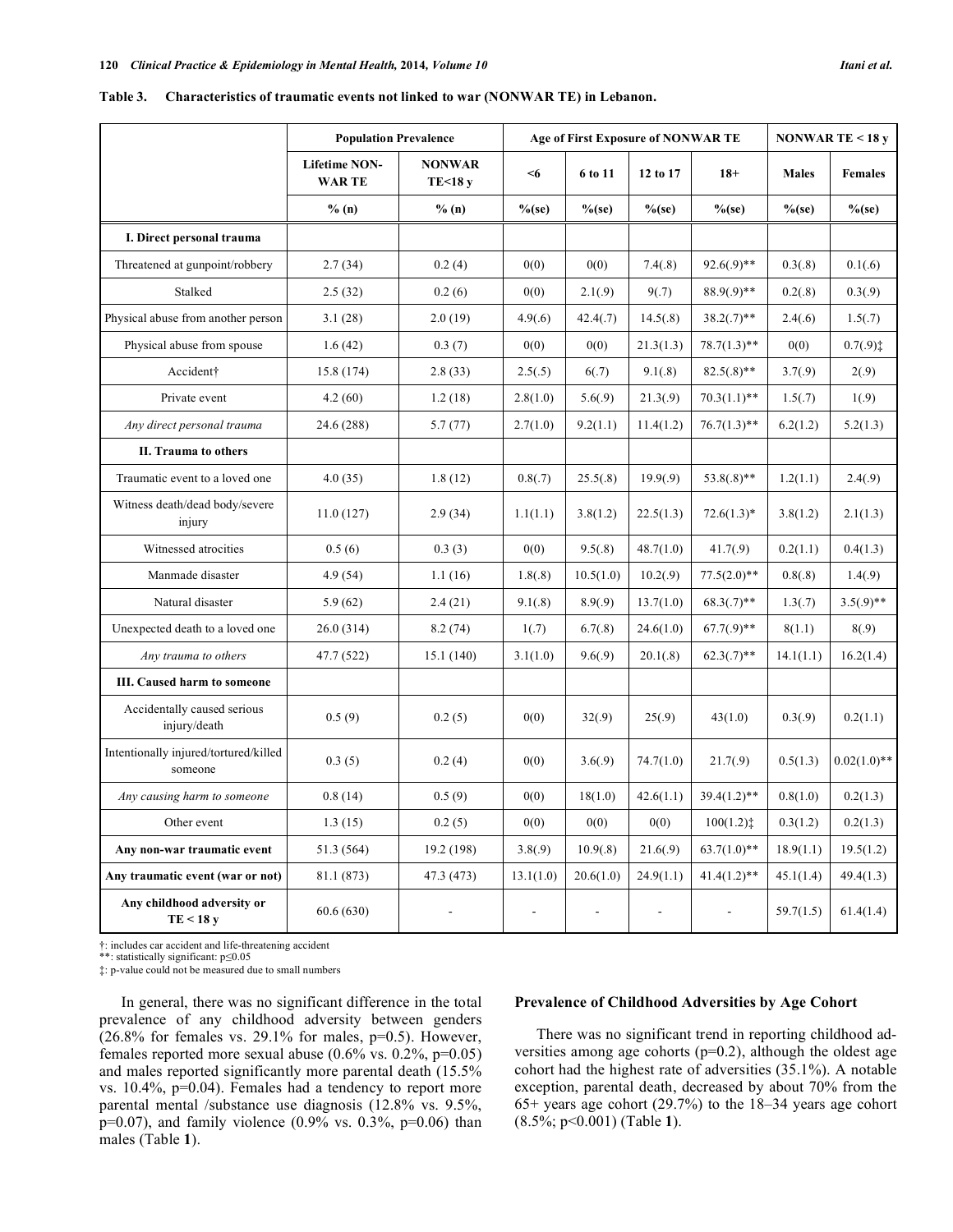# **Prevalence of Traumatic Events and Age of First Exposure**

More than 80% of Lebanese adults reported being exposed to any traumata in their lifetime; about half of individuals experiencing trauma (47.3%) had the first traumatic event before the age of 18 years. 22.8% reported being exposed to one event during childhood, 12.9% to two, and 11.3% to three or more. 71% of respondents reported a lifetime traumatic event that was related to war, and 38.1% stated that a war-related event happened before the age of 18. 18.5% were exposed to one war-related event during childhood, 11.9% to two, and 7.7% to three or more events. Moreover, 51.3% of the adults reported a lifetime event that was not related to war with 19.2% stating that it happened before age 18. 15.4% of respondents reported being exposed to one traumatic event not linked to war during childhood, while 3% were exposed to 2 events, and 0.9% to three or more (Tables **2**, **3**, and **4**).

The most common traumatic events related to war (occurring at any age) were the same ones that occurred most commonly *before the age of 18* in the total population at any age: civilian in war zone (55.2%), being a refugee (37.7%), witnessing death/dead bodies/severe injury (18.0%), witnessing atrocities (10.6%), and the unexpected death to a loved one (10.2%). Again, for traumatic events not linked to war, the most commonly reported events occurring during childhood were the ones that occurred at any age, including: unexpected death to a loved one (26.0%), accidents (15.8%), and witnessing death/dead body/injury (11.0%) (Tables **2** and **3**).

Most of the war-related events occurred for the first time in adulthood except for: civilian in war zone/terror region, refugee and having an accident. 46.3% of war-related events occurred for the first time above 18, 21.8% occurring in the age group 12-17, and 19.7% in the age group 6-11 and 12.3% below the age of 6 years. As for traumatic events not related to war, 3.8% of them occurred for the first time in the age group below 6, while 10.9% in the 6-11, 21.6% between 12 and 17, and 63.7% above the age of 18. Like the events related to war, most of the events not related to war occurred in adulthood except for: being physically abused from a person other than parents/romantic partner, accidentally causing serious injury/death, intentionally injuring/torturing/killing someone, and witnessing atrocities (Tables **2** and **3**).

### **Prevalence of Childhood Traumatic Events by Gender**

There was no significant difference for the occurrence of the general category "any event related to war" by gender. Combining being involved in combat with being a volunteer/rescue worker showed that the prevalence of being active in a war zone as such was higher in males than females  $(3.7\% \text{ vs. } 0.2\% \text{ p} < 0.001)$ . Also, males were more likely to be kidnapped (1.4% vs.  $0.02\%$ , p<0.001), and to have witnessed death/dead bodies/severe injury (7.9% vs. 3.6%, p=0.01). Females were more likely to be refugees (21.6% vs. 12.7%, p=0.01) (Tables **2** and **3**).

For events not related to war, there was no major significant difference between genders (possibly due to small numbers). Males were more likely to report intentionally injuring/torturing/killing someone  $(0.5\% \text{ vs. } 0.02\% \text{, } p<0.001)$ . Females were more likely to report natural disasters (3.5% vs 1.3%, p<0.001) (Tables **2** and **3**).

# **Prevalence of Childhood Traumatic Events by Age Cohort**

The prevalence of "any childhood traumatic event linked to war" in the different age cohorts was as follows: 52.2% for 18-34; 46.0% for 35-49; 5.2% for 50-64 and 5.3% for 65+. As for the traumatic events not linked to war, the prevalence of "any childhood traumatic event not linked to war" in the different age cohorts was: 26.7% for 18-34; 14.1% for 35-49; 12.9% for 50-64; and 6.5% for 65+. In fact, this trend of the younger age cohorts (18-34 and 35-49) being more exposed to traumatic events during childhood was consistent across all the types of traumatic events, whether they were linked to war or not (data available upon request).

# **Prevalence of Childhood Adversities and Childhood Traumatic Events**

60.6% of the Lebanese population experienced at least one adversity or traumatic event before age 18. There were no significant differences in exposure to such stressors between males and females. Younger age cohorts reported significantly more exposure to any of these stressors than older cohorts (p<0.001) (Table **3**).

# **The Association between Types of Childhood Adversities and Types of Traumatic Events**

Out of respondents who experienced a CA, 43.4% reported a war-related childhood traumatic event, whereas 27.2% reported a non-war childhood traumatic event. As for respondents who reported a war-related childhood traumatic event, 31.7% reported a childhood adversity, whereas 26.5% reported a childhood traumatic event not linked to war. Out of respondents who reported a childhood traumatic event not linked to war, 39.5% reported a childhood adversity whereas 52.6% reported a war-related childhood traumatic event. (more details about the co-occurrence of CAs and TEs are presented in Fig. **1**).

Out of the childhood adversities studied, "neglect and abuse" was associated with the greatest number of types of traumatic events. Other childhood adversities were also clearly related with the different types of traumatic events, with significant odds ratios, except for "parental death". (Appendix A).

### **DISCUSSION**

Lebanon has witnessed repeated occurrence of wars starting in the mid-seventies of the last century with one long stretch (1975 to 1990) and occasional shorter episodes since then, lasting a month or less which we have shown in previous publications to have impacted the Lebanese both physically and mentally [34, 35]. Many countries around the world, and more so recently in the Arab world, have had these unfortunate experiences. The burden of these war traumata evidently becomes heavier when considered against the background of other traumatic events and the wellrecognized adversities that occur in childhood. The purpose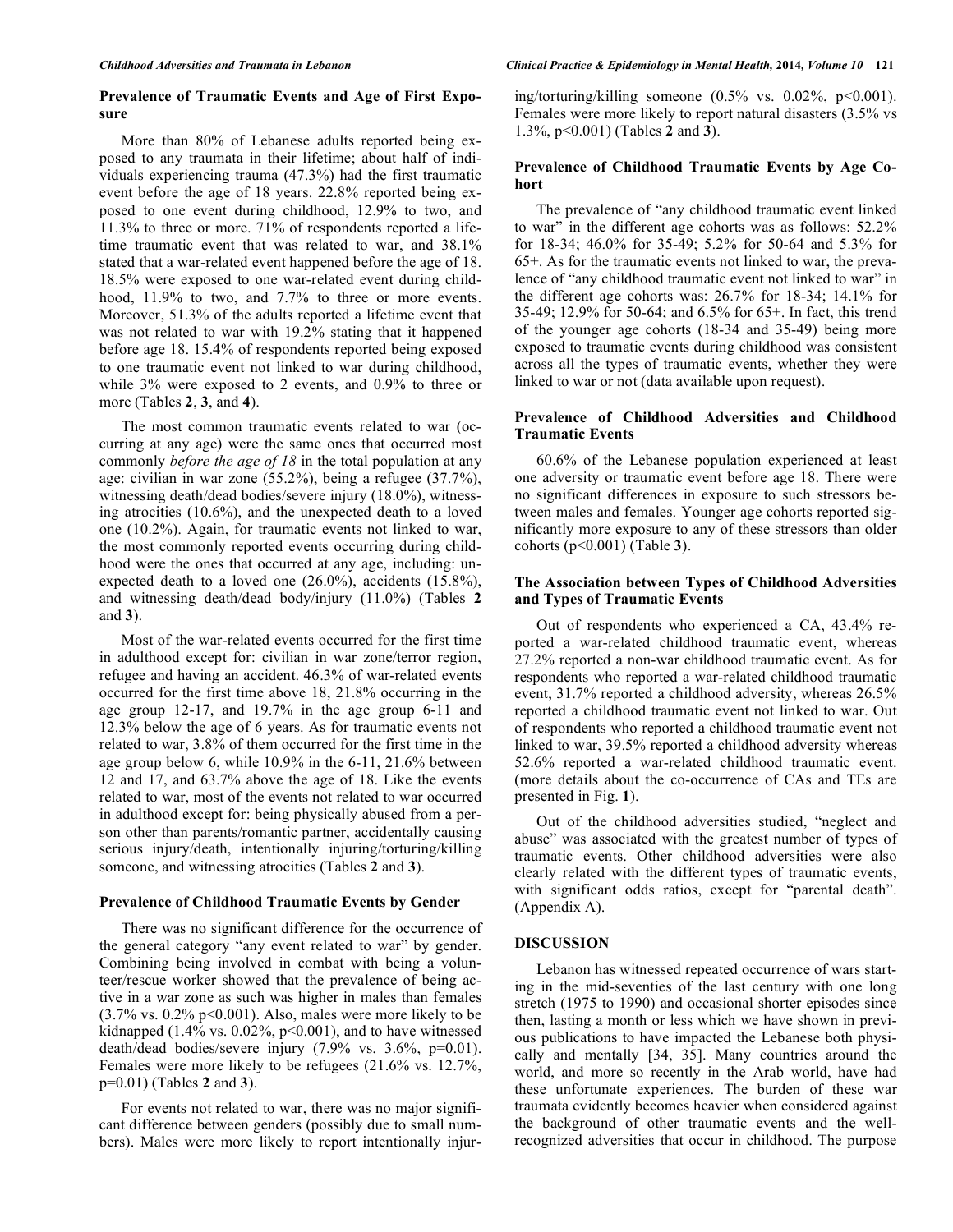|               | CA             |           | War TE < $18y$ |           | Non-war TE $<$ 18 y |            | Any TE $<$ 18 y |           | Any TE $<$ 18 y or CA |           |
|---------------|----------------|-----------|----------------|-----------|---------------------|------------|-----------------|-----------|-----------------------|-----------|
| <b>Number</b> | $\mathbf n$    | $%$ (se)  | $\mathbf n$    | $%$ (se)  | $\mathbf n$         | $%$ (se)   | n               | $%$ (se)  | $\mathbf n$           | $%$ (se)  |
| None          | 686            | 72.2(2.1) | 641            | 61.9(2.7) | 833                 | 80.8(1.9)  | 558             | 52.7(2.5) | 406                   | 39.2(1.4) |
| One           | 237            | 20.5(2.3) | 185            | 18.5(1.6) | 150                 | 15.4(1.9)  | 210             | 22.8(2.0) | 252                   | 24.3(1.2) |
| Two           | 72             | 4.8(1.0)  | 114            | 11.9(2.0) | 36                  | 3.0(1.0)   | 127             | 12.9(2.1) | 166                   | 16(1.1)   |
| Three         | 23             | 1.6(0.4)  | 53             | 5.3(1.0)  | 9                   | 0.4(0.2)   | 61              | 5.6(1.3)  | 90                    | 8.7(0.9)  |
| Four          | 9              | 0.8(0.4)  | 24             | 1.3(0.3)  |                     | 0.07(0.06) | 40              | 3.1(0.6)  | 42                    | 4.1(1.1)  |
| Five or more  | $\overline{4}$ | 0.2(0.1)  | 14             | 1.1(0.2)  | $\overline{2}$      | 0.4(0.05)  | 35              | 2.6(0.7)  | 80                    | 7.7(1.2)  |

**Table 4. Exposure to CAs and TEs<18 years in the Lebanese population.**



**Fig. (1).** The co-occurrence of CAs, war CTEs, and non-war CTEs in the total sample. \*: This group does not have any childhood adversities or childhood traumatic events.

of this paper is to provide, to our knowledge, the first nationally representative rates of war and non-war traumatic events, as well as rates of childhood adversities. Since all of these negative situations rarely occur in isolation or in a vacuum, we reported the association of childhood adversities with war and non-war traumatic events. Exposure to trauma might not be a totally passive experience across the range of traumata, both at individual and group levels, and thus the final effect on childhood and adulthood mental health would be the result of the interaction of all these negative experiences. As an example, exposure to war events during adolescence may not be totally independent from parental death or abuse/neglect experiences in the same adolescent: on the contrary it may be very likely that psychological processes link all these stressors together whereby teenage risk-taking (leading to war exposure) may be a reaction to feelings of loss, anger or rebellion following parental death, abuse or neglect.

The results of this study showed that more than a quarter of the Lebanese adults experienced a childhood adversity and almost half (47.3%) of them experienced a traumatic event before age 18 years. One explanation for traumatic events being more prevalent than childhood adversities could be that the latter constitutes situations that are interpersonal, and thus within a subgroup of families, whereas traumatic events, especially those linked to war, are much more likely to affect wider segments of the population.

The prevalence of childhood adversities in Lebanon (27.9%) is lower than the cross-national rate (38.8%) found in the WHO-WMH Survey Initiative conducted in 21 countries (including Lebanon) using similar methodology [1]. As in the WMH surveys, parental death is the most commonly reported childhood adversity: with younger cohorts in Lebanon reporting losing a parent in early life less often than older cohorts, reflecting probably the continuous improvement in life expectancy. The rate of physical abuse in Lebanon is about half of what is reported internationally and is more reported, although without statistical significance, in younger cohorts. There might be an underreporting of physical abuse and violence across generations possibly because of the cultural perception, and more so in the older Lebanese generations, of corporal punishment as an acceptable and proper parenting strategy [13, 19, 20, 25, 37, 38]. Moreover, less than 0.5% of our sample reported sexual abuse that is four times lower than the cross-national rate (1.6%), but similar to the rate in high-middle income countries (0.6%) [1]. This finding, could be argued not to be a true representation of reality since the victims might be suffering in silence in a culture where reporting on such matters is not encouraged. The rate of sexual abuse reported by a non-national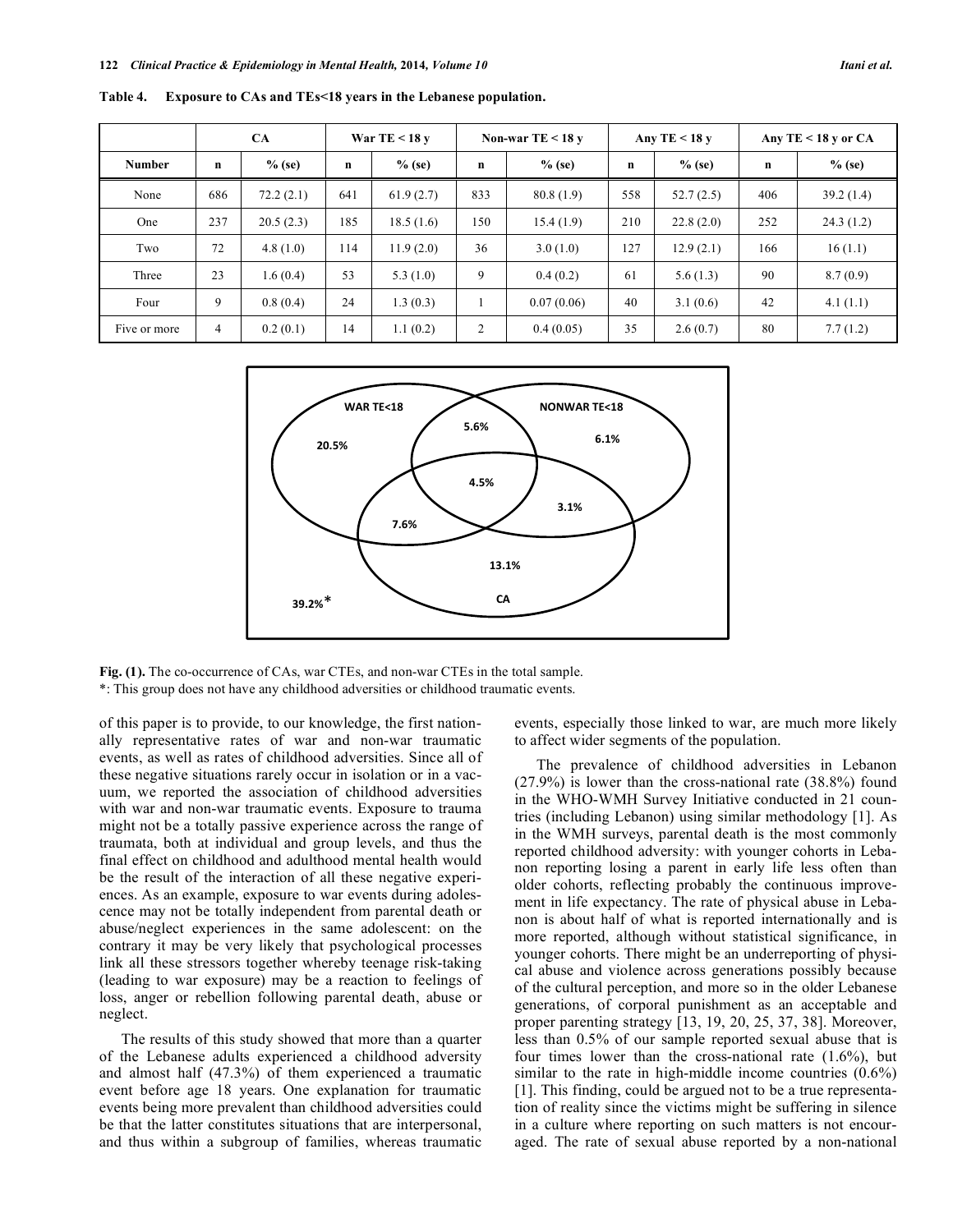study on children in Lebanon was higher, although possibly due to a different definition of sexual abuse [33].

More than 80% of respondents reported being exposed to any traumatic event, with almost half of them occurring before age 18. We assessed systematically and for each of the traumatic events (any) whether they were linked to war or not. We did so because of the specifics of Lebanon's history. 87.1% of traumatic events occurring at any time were related to war and this was 80.5% for all traumatic events occurring before the age of 18 years. Additionally, the most prevalent traumatic events in Lebanon were war-related: refugee and civilian in a war zone. In the WMH cross-national data, the most commonly reported traumata across the life span were the death of a loved one and witnessing violence [39]: this is similar to our results in Lebanon if we only consider traumatic events that are not linked to war.

We found an interesting and uneven distribution of exposure to war events. The war related traumatic events that involved a lower degree of passivity (eg. combat, volunteer worker, witnessing death/injury and witnessing atrocities) as well as the events that have to do with direct, personal and intentional maltreatment during the war (kidnapping, physical abuse from another person, threatened at robbery, and stalking) occurred more commonly in adulthood. By contrast, the war related events which were much more general or practically independent of the victim occurred evenly in childhood /adolescence and adulthood.

Additionally, traumatic events linked to war that were related to a lower degree of passivity in war zones were more likely to occur in males than females at all ages (and also before 18). The same tended to be true for being stalked and witnessing atrocities although this did not reach statistical significance possibly because of small numbers. Such gender differences were due to males' higher involvement in war [17, 40-42]. Females, on the other hand, were more likely to be refugees during childhood: this could be due to the fact that younger females would tend to flee their hometowns more and young males may have stayed behind to fight or work.

For traumatic events not related to war, females had a greater rate of having physical abuse from the spouse/partner at all ages and even below age 18. The latter finding could be attributed to earlier marriage among some females. The prevalence of early marriage (below age 18) in Lebanon was 19.4% (data from the L.E.B.A.N.O.N. study). It is important to note that uncontrollable events such as the unexpected death to a loved one and traumatic event to a loved one were not related to gender (whether related to war or not).

 In general, respondents belonging to younger age cohorts (18-34, 35-49) reported greater exposure below age 18 to trauma than respondents belonging to older age cohorts (50-64 and 65+), whether the trauma was war-related or not. For war-related events, this is attributed to the fact that the older age cohorts would have been in their 20's, and thus no more adolescents or children (the focus of this study) at the onset of the first episode of wars in Lebanon in 1975. For events not liked to war, we cannot rule out that this is due to recall bias.

Finally, the associations between the traumatic event types and the childhood adversities highlight the need to

### *Childhood Adversities and Traumata in Lebanon Clinical Practice & Epidemiology in Mental Health,* **2014***, Volume 10* **123**

study both of them at the same time. Both trauma and childhood adversities are related to mental health (and other) outcomes and they appear to be related to each other as well (via ways that we cannot explain with our data). Hence, it is important to account for both childhood adversities and traumatic events in models studying mental health outcomes, instead of investigating each type of stressor independently. A forthcoming paper from our group will report on adult mental health outcomes of combined childhood adversities and childhood traumatic events.

The results of this study should be interpreted in light of some limitations. First, data was collected through face to face interviews which may have led to a social desirability bias resulting in an underreporting of adversities and traumata, especially with regards to sensitive issues such as sexual and physical abuse. In the Lebanese culture, subjects might have more difficulty than their counterparts in western cultures believing in the confidentiality and anonymity of research projects, although this has not been proven to our knowledge. This concern led the originators of the CIDI to include the category "private events" without requesting from the subjects to disclose any additional data. In addition, there were some traumatic events that were not assessed in the CIDI such as: destruction of home, witnessing violence on TV, exposure to tear gas, witnessing firing on their home by tanks and heavy artillery, raids of the household, etc. Another limitation is related to the panoply of parental mental illnesses assessed: these include only mood, anxiety, and substance disorders without questions about bipolar disorders and psychotic spectrum disorders.

### **CONCLUSION**

Childhood/adolescence are developmentally sensitive periods during which exposure to childhood adversities and traumatic events increases the risk of mental disorders in adulthood. This paper reports the first nationally representative study on the prevalence of these stressors in childhood/adolescence not only in Lebanon but also in the Arab world. Results show that around a third of the population has experienced a childhood adversity, and around half have experienced a traumatic event before the age of 18. Exposure to war TEs was reported by 70.6% of the sample, and by 38.1% of the sample before the age of 18. This significant exposure to war trauma highlights the need for policies and interventions that address this issue in Lebanon as well as countries where military conflicts have occurred. The impact of these stressors and their respective contribution to the risk of adverse mental health outcomes is the focus of a forthcoming paper. We have demonstrated that both types of stressors (adversities and traumata) are highly prevalent during childhood and adolescence, and moreover, are statistically associated with each other. Therefore, future studies must take into account both types of stressors when investigating future mental health or other outcomes.

# **CONFLICT OF INTEREST**

The authors confirm that this article content has no conflict of interest.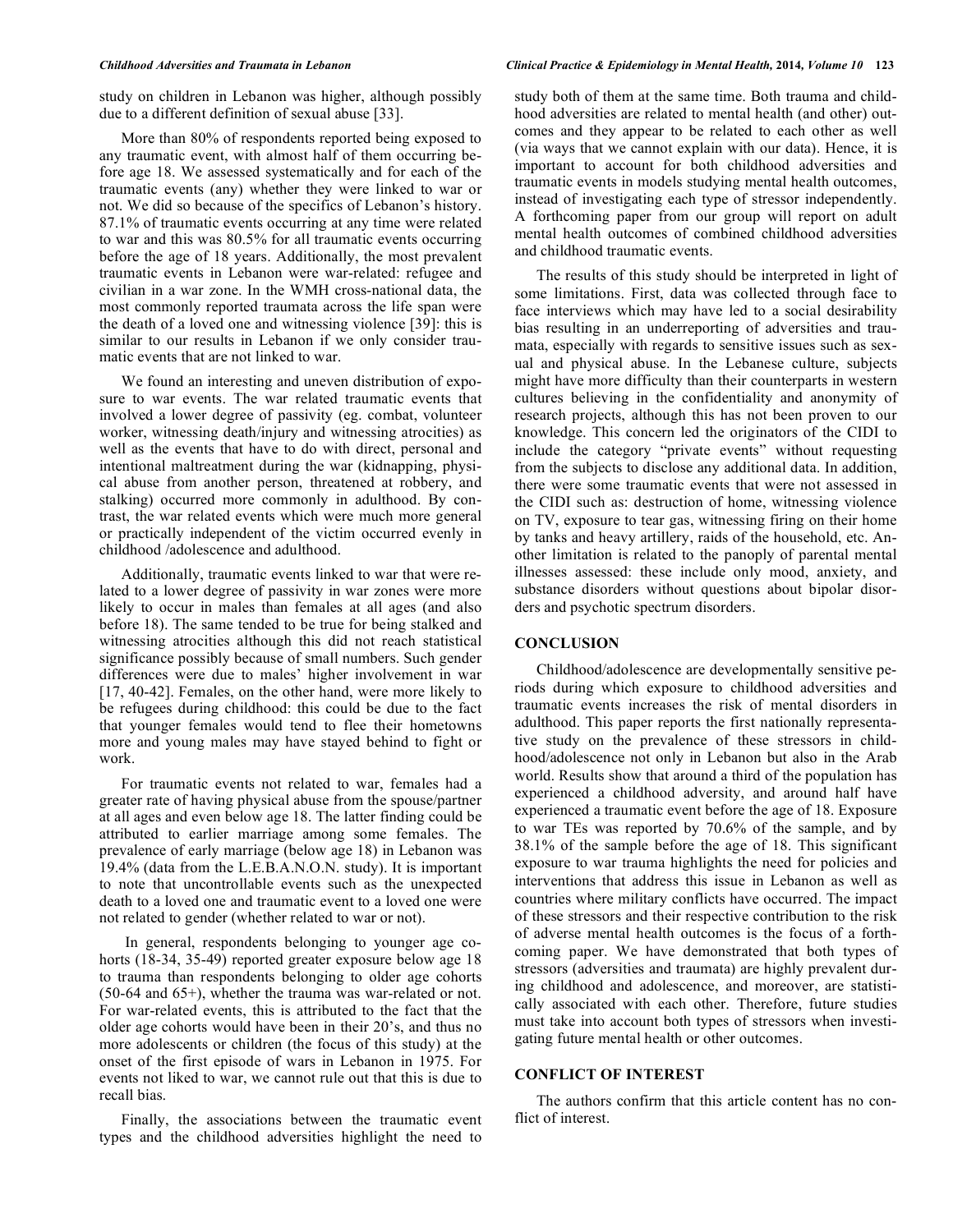| Appendix A: Association of childhood adversities (Neglect and Abuse, Parent Divorce, Parent Death, Parent Psychopathology, Other |  |
|----------------------------------------------------------------------------------------------------------------------------------|--|
| Adversity and Any CA) with traumatic event types occurring below the age of 18.                                                  |  |

| <b>TE&lt;18 vs. CA</b>                | <b>Neglect and Abuse</b> | <b>Parent Divorce</b> | <b>Parent Death</b> | Parent<br>Psychopathology | Other<br><b>Adversity</b> | Any<br><b>CA</b> |
|---------------------------------------|--------------------------|-----------------------|---------------------|---------------------------|---------------------------|------------------|
|                                       | OR (CI)                  | OR (CI)               | OR (CI)             | OR (CI)                   | OR (CI)                   | OR (CI)          |
| Active war exposure                   | $2.9(1.2-7.1)$ *         | $1.3(0.2-8.5)$        | $3.1(0.8-11.7)*b$   | $2.8(0.8-10.1)$           | $6.6(0.8-53.6)*b$         | $4.2(2.0-8.6)$ * |
| General war exposure                  | $3.3(1.7-6.2)^*$         | $6.7(1.8-24.6)^*$     | $0.7(0.4-1.2)$      | $1.9(1.3-2.7)$ *          | $1.7(0.7-4.0)$            | $1.2(0.8-1.7)$   |
| Direct personal trauma<br>(war)       | $5.2(2.1-12.8)$ *        | Small N               | $0.9(0.3-3.4)$      | $8.0(2.8-22.9)$ *         | $1.8(0.3-10.0)$           | $3.9(1.5-10.0)*$ |
| <b>Trauma to others</b><br>(war)      | $3.2(1.5-6.8)$ *         | $17.1 (3.5 - 83.4)^*$ | $1.3(0.7-2.5)$      | $2.7(1.5-4.7)^*$          | $5.3(2.0-13.7)$ *         | $2.4(1.3-4.4)*$  |
| Any war TE                            | $3.3(1.7-6.4)^*$         | $37.6(7.7-182)^*$     | $0.9(0.5-1.4)$      | $1.9(1.3-2.8)$ *          | $2.2(1.0-5.0)*b$          | $1.3(0.9-1.9)$   |
| Direct personal trauma<br>$(non-war)$ | $4.6(2.2-9.4)$ *         | $1.3(0.2-7.9)$        | $0.7(0.3-2.0)$      | $4.5(1.6-12.2)^*$         | $4.4(1.0-19.3)*$          | $3.8(2.0-7.4)$ * |
| <b>Trauma to others</b><br>(non-war)  | $2.2(1.1-4.3)^*$         | $0.4(0.1-2.6)$        | $1.8(0.9-3.5)*b$    | $2.1(1.0-5.0)*b$          | $0.2(0.03-0.9)*$          | $1.7(1.0-3.0)*b$ |
| Caused harm to some-<br>one (non-war) | $3.0(0.5-19.2)$          | Small N               | $1.1(0.1-8.2)$      | $2.8(0.6-14.5)$           | $1.3(0.9-1.9)$            | $2.0(0.5-9.0)$   |
| Any non-war TE                        | $2.7(1.5-4.8)$ *         | $0.3(0.1-2.0)$        | $1.4(0.7-2.6)$      | $2.3(1.1-4.7)$ *          | $1.3(0.3-5.6)$            | $1.9(1.1-3.1)^*$ |

\*:  $p<0.05;$ \* b:  $0.05 \le p \le 0.09$ 

### **ACKNOWLEDGEMENTS**

The Lebanese National Mental Health Survey (L.E.B.A.N.O.N.) is supported by the Lebanese Ministry of Public Health, the WHO (Lebanon), National Institute of Health / Fogarty International Center (R03 TW006481-01), Sheikh Hamdan Bin Rashid Al Maktoum Award for Medical Sciences, anonymous private donations to IDRAAC, Lebanon, and grants from AstraZeneca, Eli Lilly, Lundbeck, Novartis, Roche and Servier.

# **REFERENCES**

- [1] Kessler R, McLaughlin K, Green J, *et al.* Childhood adversities and adult psychopathology in the WHO World Mental Health Surveys. Brit J Psych 2010; 197: 378-85.
- [2] Darves-Bornoz J, Alonso J, De Girolamo G, *et al.* Main traumatic events in Europe: PTSD in the European study of the epidemiology of mental disorders survey. J Trauma Stress 2008; 21(5): 455-62.
- [3] Anda R, Whitfield C, Felitti V, *et al.* Adverse childhood experiences, alcoholic parents, and later risk of alcoholism and depression. Psychiatr Ser 2002; 53(8): 1001-9.
- [4] Anda R, Brown D, Felitti V, *et al.* Adverse childhood experiences and prescribed psychotropic medications in adults. Am J Prev Med 2007; 32(5): 389-94.
- [5] Benjet C, Borges G, Medina-Mora, M. Chronic childhood adversity and onset of psychopathology during three life stages: Childhood, adolescence and adulthood. J Psychiatr Res 2010; 44: 732-40.
- [6] Chapman D, Anda R, Felitti V, *et al.* Adverse childhood experiences and the risk of depressive disorders in adulthood. J Aff Dis 2004; 82: 217-25.
- [7] Edwards V, Holden G, Anda R, *et al.* Experiencing multiple forms of childhood maltreatment and adult mental health: results from the Adverse Childhood Experiences (ACE) Study. Amer J Psychiatr 2003; 160(8): 1453-60.
- [8] Tiecher M, Jaqueline J. Childhood Maltreatment and psychopathology: a case for ecophenotypic variables as clinically and neurobiologically distinct subtypes. Amer J Psychiatr 2013; 10(170): 1114-33.
- [9] Bruffaerts R, Demyttenaere K, Borges G, *et al.* Childhood adversities as risk factors for onset and persistence of suicidal behavior. Brit J Psychiatr 2010; 197(1): 20-7.
- [10] Fujiwara T, Kawakami N. Association of childhood adversities with the first onset of mental disorders in Japan: Results from the World Mental Health Japan, 2002-2004. J Psychiatr Res 2011; 45(4): 481-7.
- [11] McLaughlin K, Green J, Gruber M, *et al.* Childhood adversities and adult psychopathology in the National Comorbidity Survey Replication (NCSR) II: Associations with persistence of DSM-IV disorders. Arch Gen Psychiatr 2010; 67(2): 124-32.
- [12] Williams S, Williams D, Stein D, *et al.* Multiple traumatic events and psychological distress: the South Africa stress and health study. J Trauma Stres 2007; 20(5): 845-55.
- [13] Abolfotouh M, El-Bourgy M, Seif El Din A, *et al.* Corporal punishment: Mother's disciplinary behavior and child's psychological profile in Alexandria, Egypt. J Forensic Nurs 2009; 5(1): 5-17.
- [14] Al-Mahroos F. Corporal punishment and psychological maltreatment among school girls in Bahrain. Bahrain Med Bulletin 1997; 19(3): 70-3.
- [15] Al-Mahroos F, Abdulla F, Kamal S, *et al.* Child abuse: Bahrain's experience. Child Abuse Negl 2005; 29: 187-93.
- [16] Dyregrov A, Gjestad R, Raundalen M. Children exposed to warfare: a longitudinal study. J Trauma Stress 2002; 15(1): 59-68.
- [17] Giacaman R, Shannon H, Saab H, *et al.* Individual and collective exposure to political violence: Palestinian adolescents coping with conflict. Eur J Public Health 2007; 17(4): 361-8.
- [18] Hadi F, Llabre M. The Gulf crisis experience of Kuwaiti children: psychological and cognitive factors. J Trauma Stress 1998*;* 11(1): 45-56.
- [19] Ibrahim N, Jalali E, Al-Ahmadi J, *et al.* Prevalence, risk factors and outcome of childhood abuse reported by female university students in Jeddah. J Egypt Public Health Asstn 2008; 83(5): 329-51.
- [20] Jumaian A. Prevalence and long-term impact of sexual abuse among a sample of male college students in Jordan. Eastern Med Health J 2001; 7(3): 435-40.
- [21] Lansford J, Alampay L, Al-Hassan S, *et al.* Corporal punishment of children in nine countries as a function of child gender and parent gender. Int J Pediatr 2010; 2010: 672780.